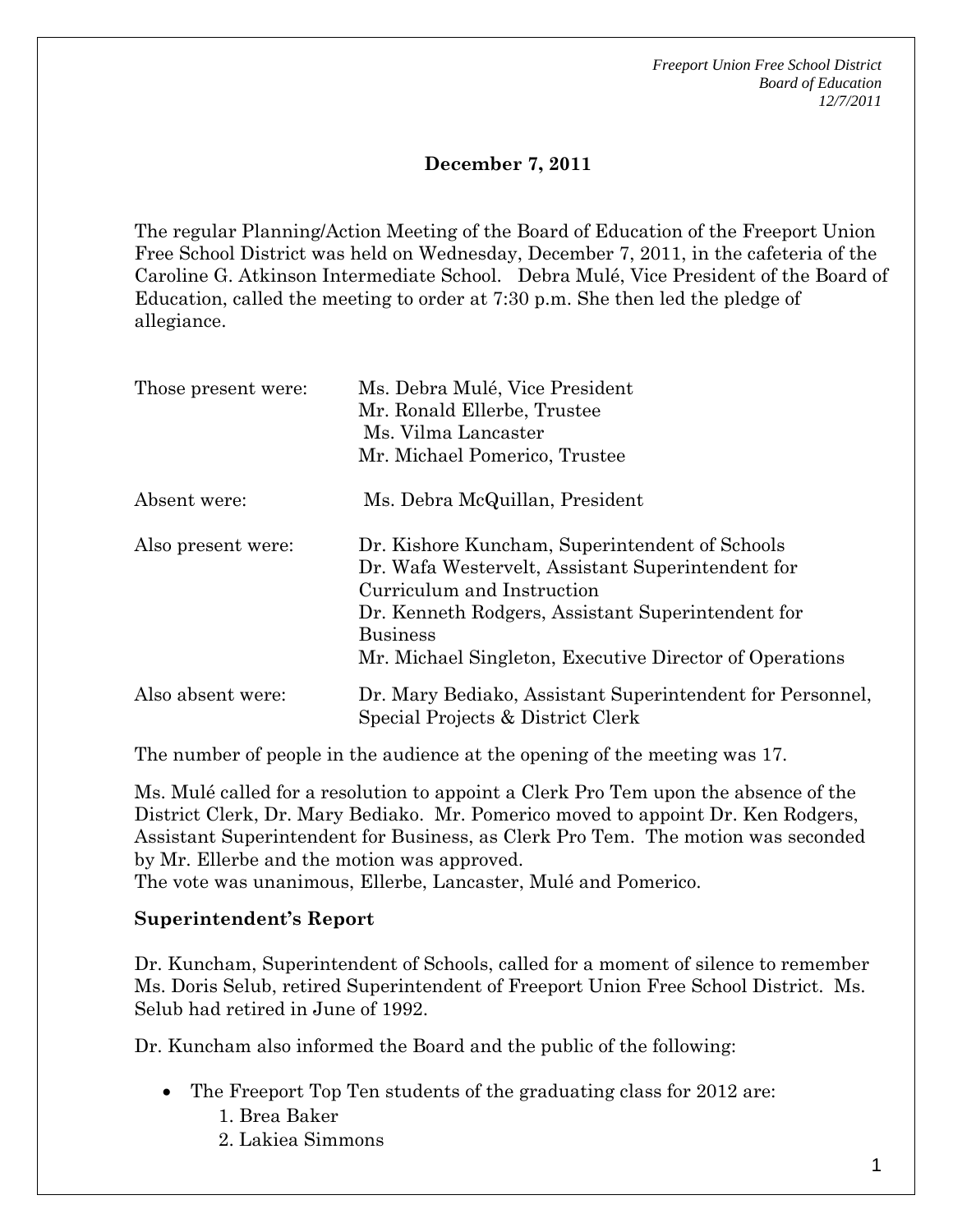- 3. Shakira Walden
- 4. Isaiah Barnes
- 5. Bart Zvitcovich
- 6. Katherine Monjaras
- 7. Marcus Desir
- 8. Monique Robinson
- 9. Sayyid Abdullah
- 10. Alvin Paredes

We are all very proud of these students' accomplishments and recognize their hard work.

- 1. Bayview Avenue School Holiday Musical under the direction of teachers Christina Giaquinto, Geraldine LaPenne, Jeannie Rodriguez and James Stalzer was wonderful.
- 2. He also remarked that Ms. LaPenne was recognized as the Decembers Teacher of the Month for Freeport Schools.

#### **Presentation of the Comprehensive Educational Plan**

Dr. Kuncham informed the public that under NYSED's Differentiated Accountability System, public and charter schools that are not in good standing are designated to an accountability phase – Improvement, Corrective Action or Restructuring- based on its history of making adequate yearly progress (AYP) for each accountability measure. Unfortunately, two (2) of our schools, Caroline G. Atkinson Intermediate School, John W. Dodd Middle School are on the list as Schools in Need of Improvement (SINI) Year 1. These designations were for our English Language Learners (ELL) and our Students with Disabilities (SWD), the two groups who did not meet the Annual Yearly Progress (AYP) in ELA and Math. A third school, Freeport High School is also on the list at Restructuring, Advanced Focused Level for ELL, Special Education and Hispanic Students in ELA and Math.

There are many reasons why our ELL, Special Education and Hispanic students are having difficulty making AYP. Some of these reasons are;

- o Statistical adjustments that permitted school districts to make AYP with students with disabilities sunset.
- o Introduction of higher proficiency standards 3-8 grades
- o Establishment of more rigorous HS graduation rate goal and targets as required by the US Department Guidelines.

 These three (3) schools are required to develop a Comprehensive Education Plan Attached are the presentation of the plans presented by Mrs. Carter, Mr. O'Mard and Mr. Kight, the principals of the three schools.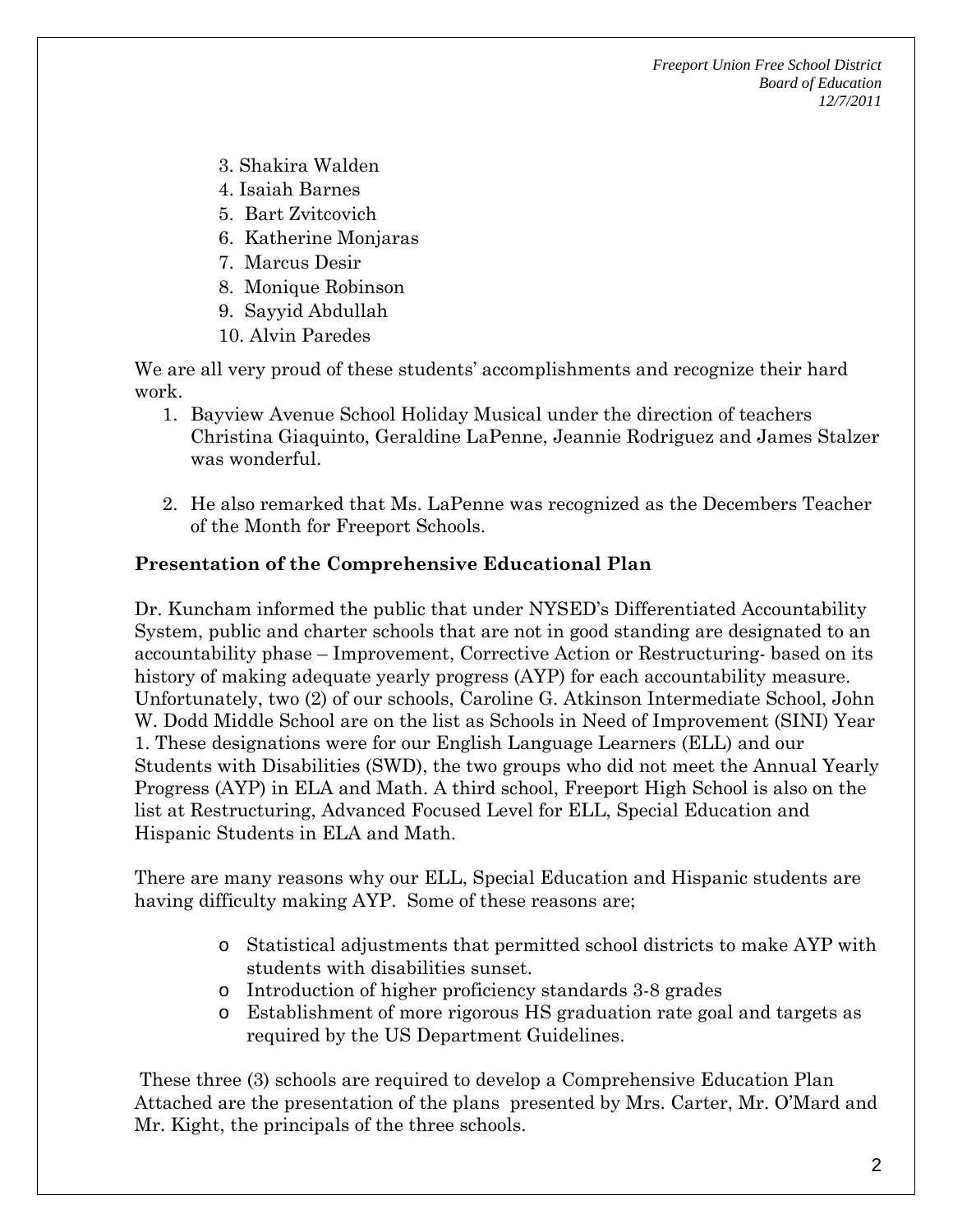The Superintendent thanked the three Principals, Coordinators, Directors, Teachers, Parents and Dr. Westervelt who served on the committee to develop the Plans. Dr Kuncham emphasized that the District is putting a great effort into the implementation of the Plans and the Common Core Learning Standards with the goal of meeting or exceeding the Adequate Yearly Progress targets. It is a daunting task but we are all pulling together to accomplish it and get off the list.

Mr. Ellerbe gave a report of the meeting on November 18, 2011 of the Budget/Legislative Committee Meeting. Mr. Ellerbe asked Dr. Kuncham if he would like to add additional information on the 2% Tax Cap legislation passed by the New York Legislature. Dr. Kuncham emphasized that the key issue is sustainability of the District's programs and staff over the next three to five years given the stringent restrictions placed on the District's two major sources of revenue: state aid and the tax levy. The District is considering developing budget proposals for 2012-13 that are within the constraints of the 2% tax cap legislation along with a budget that preserves our programs and staff and exceeds to 2% cap, but would require a super majority of 60%.

Dr. Kuncham addressed the key external trends and issues that will affect the 2012- 13 budget. He noted the prolonged economic recession of the last three years has had an adverse impact on the District and the Freeport community. For the last three years, it has been a challenge to develop a budget proposal that preserves the District's educational and support programs, retains necessary staff, and provides a tax levy increase that the community can support and afford. With the passage of the 2% property tax cap, Dr. Kuncham highlighted the additional challenges that lie ahead, including:

- **A tax cap limits local revenues for education** Beginning in 2012-13, the District's ability to increase property tax levies may be constrained by an average annual rate of inflation increase or 2%, whichever is less. The legislation allows certain overrides and exclusions, which may results in a tax level increase above 2%. The initial projections are that the tax levy increase for next year will need to be in the range of \$1.6 to \$2.1 million, in order to require only a simple majority of the voters. A proposed tax levy that exceeds the 2% tax cap as specified in the legislation would require a supermajority of 60%. Dr. Kuncham noted that the final regulations have yet to be released by the Department of Education.
- **A state-wide cap limits future General Support for Public Education funds from the State –** The local tax levy cap is accompanied with a parallel year-to-year cap on the General Support to Public Schools (GSPS) of state aid.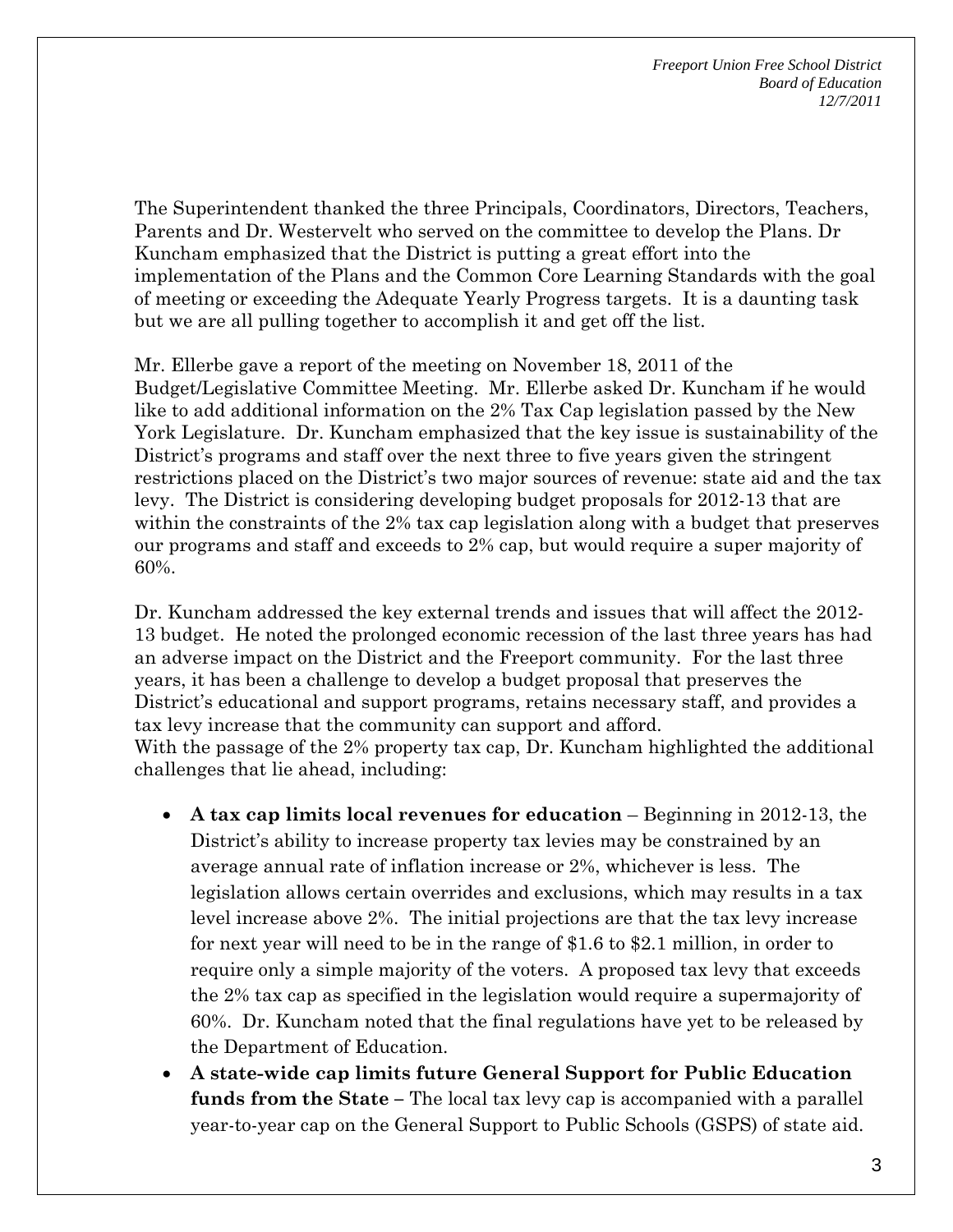This cap is established by the rate of growth in personal income in New York State. For 2012-13, the GSPS growth is projected to by \$805 million. Approximately 50% of this amount will be allocated to the increases in expensebased aids and the Governor's two new competitive grant programs, leaving approximately \$400 million for allocations to districts through the Foundation Aid formula. Dr. Kuncham estimated, based upon currently available information that the District could receive between \$1.2 and \$1.7 million in additional state aid for next year.

- **Due to contractual obligations, legislative mandates, and other factors, the costs of education continue to rise for Freeport** – For 2012- 13, the District is facing significant increases in costs related to:
	- o Teachers Retirement System Employers' Contribution the projected rate increase for next year is 11.5% to 12.5%;
	- o Employees Retirement System projected to increase by approximately 20%;
	- o Roll-over for staff salaries, based on contractual obligations, amounts to approximately \$4.4 million;
	- o Health Care Premiums are anticipated to increase approximately 6%.

He emphasized that these costs are all projected to increase well about the 2% tax levy cap for next year, and will require the District to find off-setting expense reductions or increases in revenue in order to balance the budget.

 **"Cliff year" of Federal ARRA funding –** 2012-13 will be the "cliff year" with respect to the benefits that New York State has received from Federal ARRA funding. For 2011-12, the final year of ARRA funding for Freeport, the District has received approximately \$1.9 in Federal EdJobs funding that is devoted to supporting teachers' salaries and benefits. Any potential gains in general State Aid funding could off-set this loss in EdJobs funding.

After discussing the external trends affecting the 2012-13 budget, Dr. Kuncham reviewed alternative scenarios for preparing the 2012-13 budget, including:

• Roll-over Budget – this budget would satisfy the District's existing contractual obligations and commitments and would result in an approximate budget-tobudget increase of \$6.5 million. Dr. Kuncham explained that he is having discussions with the appropriate union leaders regarding the budget challenges the District, the tax cap issues, and how, working together, we can develop a budget that is educationally and financially sound.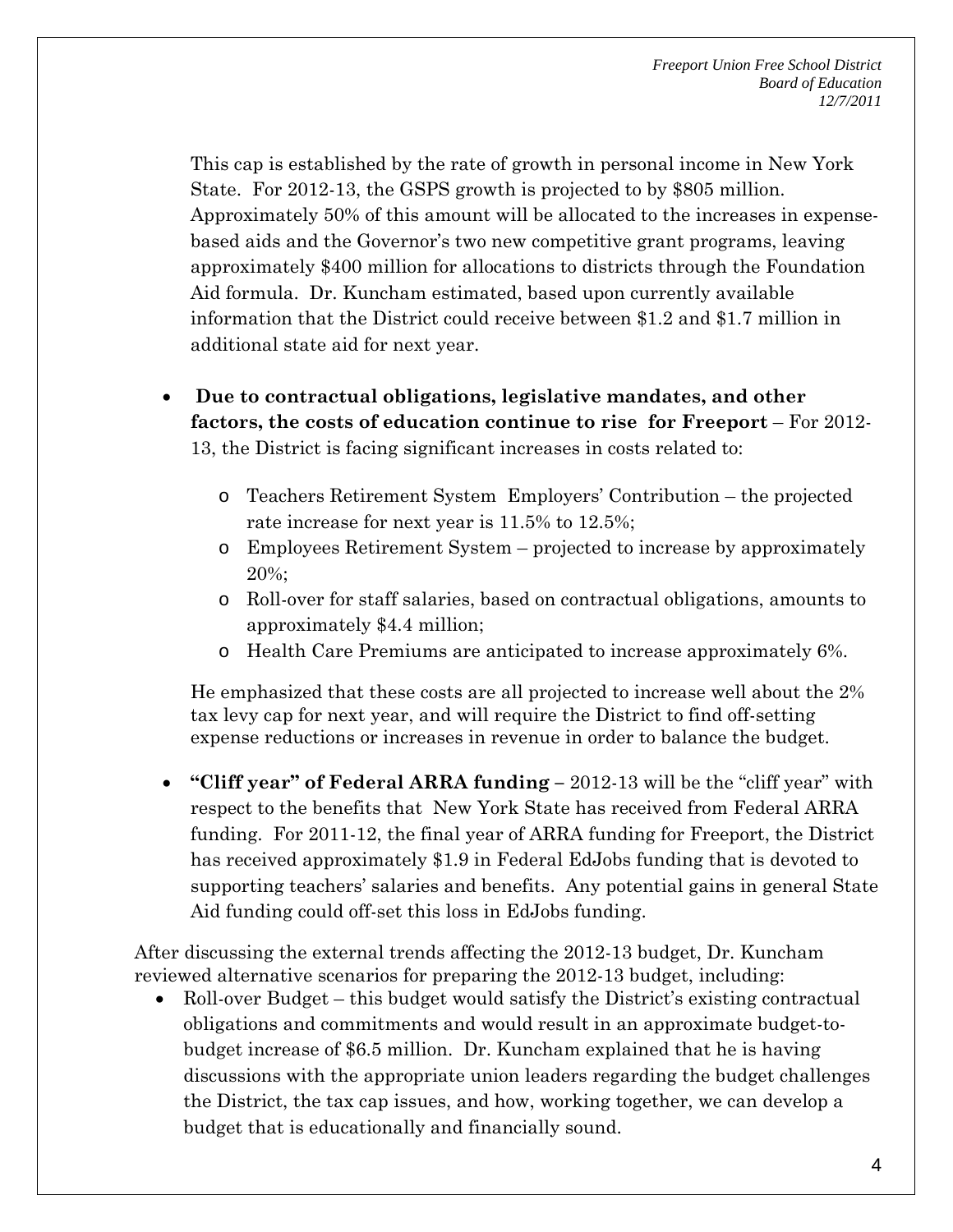Make the reductions in the District's costs so that the tax levy would be within the 2% requirements – this option will require making substantial cuts to fill a gap of approximately \$4.5 to \$5 million and would require reducing some of the District's most important educational and student service programs. Voter approval of this option is a simple majority of 1 vote greater than 50% of those voting;

Under each of the above scenarios, if the proposed budget is not approved, the District can present a revised, or second budget for revote, either within the 2% tax cap or above the tax cap which requires a 60% supermajority. If the budget is defeated a second time, then the District must accept a revised budget with a tax levy equal to the previous year. In conclusion, Dr. Kuncham noted that he would keep the Board of Education and the community informed of future developments that affect the 2012- 13 budget as they occur.

# **Questions from the Public**

The public was given the opportunity to address the Board of Education. Each speaker was allowed to address the Board for four minutes on any topic. The Board and administration addressed the comments from the public.

# **Items for Action**

On a motion by Mr. Pomerico and a seconded by Mr. Ellerbe the following item was approved:

#### **CSE/CPSE Minutes**

**BE IT RESOLVED,** that the Board of Education of the Freeport Union Free School District hereby accepts the minutes of the meetings of the committees on special education and preschool special education for the following dates:

October 4, 5, 7, 13, 17, 18, 20, 21, 25, 27, 28, 2011

November 1, 3, 7, 9, 10, 15, 16, 17, 18, 21, 22, 2011

The vote was unanimous, Ellerbe, Lancaster, Mulé and Pomerico.

# **Adjournment**

 At 9:18 p.m. with no other business on a motion by Mr. Pomerico and seconded by Ms. Lancaster, the Board adjourned the meeting.